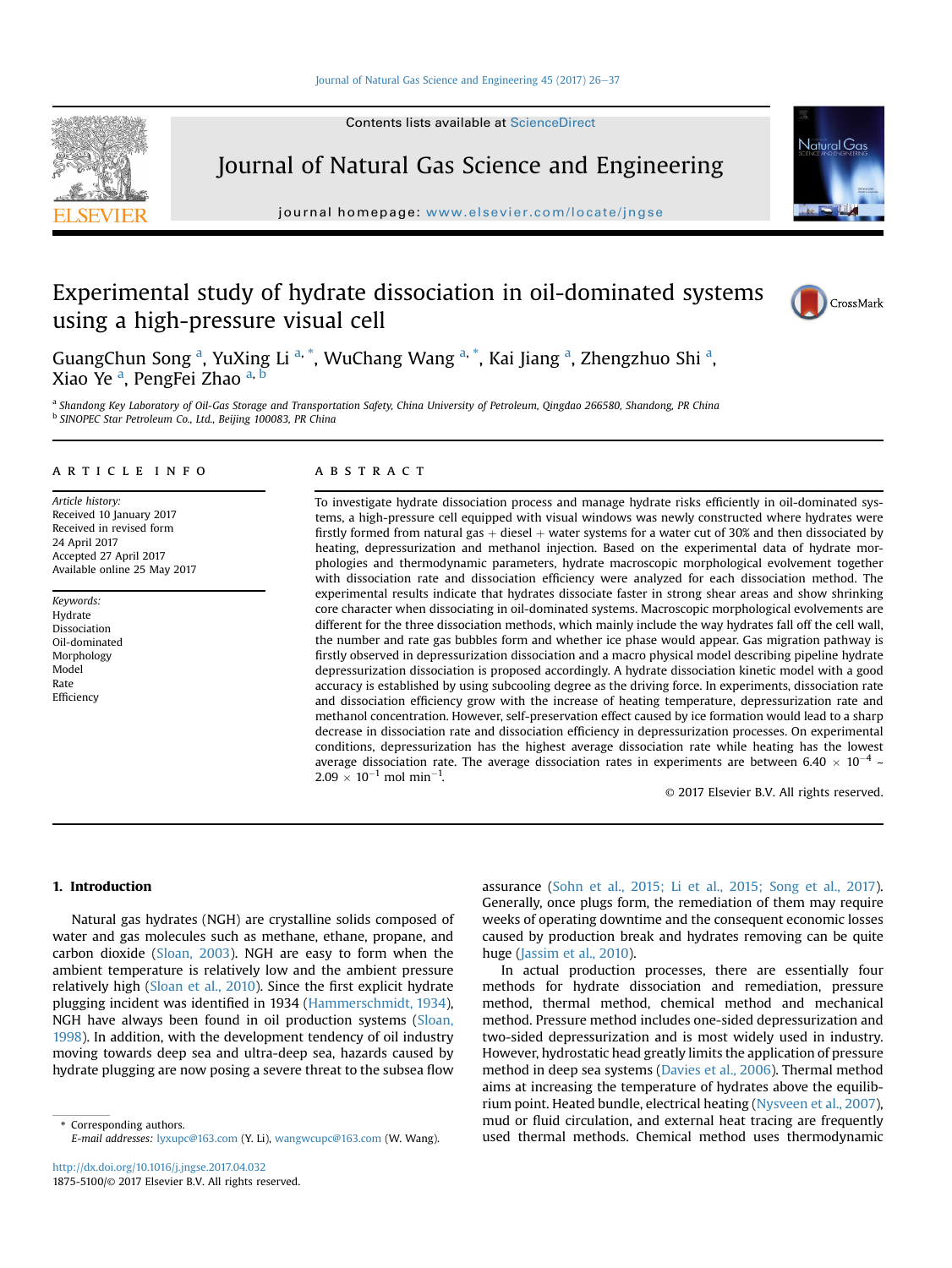#### Nomenclature

| A,B,C,D      | constants                                                                            |
|--------------|--------------------------------------------------------------------------------------|
| $A_{S}$      | superficial area of the hydrate particle, $m2$                                       |
| k            | dissociation rate constant, mol·min <sup>-1</sup> ·m <sup>-2</sup> ·°C <sup>-1</sup> |
| K            | dissociation rate constant, $min^{-1} \cdot C^{-1}$                                  |
| $r_c$        | radius of the hydrate particle, m                                                    |
| $r_0$        | initial radius of the hydrate particle, m                                            |
| T            | experimental temperature, °C                                                         |
| $T_{eq}$     | hydrate equilibrium temperature, °C                                                  |
| t            | dissociation time, min                                                               |
| $\mathcal V$ | average dissociation rate, mol $\cdot$ min <sup>-1</sup>                             |
| $\Delta n$   | the amount of natural gas resulting from hydrate                                     |
|              | dissociation, mol                                                                    |
| $\Delta P$   | pressure drop before and after depressurization                                      |
|              | dissociation, MPa                                                                    |
| $\Delta T$   | the difference between heating temperature and                                       |
|              | hydrate equilibrium temperature, °C                                                  |
| $\eta_D$     | dissociation efficiency for depressurization                                         |
|              | dissociation, mol $\cdot$ MPa <sup>-1</sup>                                          |
| $\eta_H$     | dissociation efficiency for heating dissociation,                                    |
|              | mol·min <sup>-1</sup> · $\degree$ C <sup>-1</sup>                                    |
| $\eta_M$     | dissociation efficiency for methanol injection                                       |
|              | dissociation, mol $\cdot$ min <sup>-1</sup>                                          |
| $\rho$       | molar density of natural gas in the hydrate particle,                                |
|              | $mol·m-3$                                                                            |
| $\omega$     | mass concentration of methanol, %                                                    |
|              |                                                                                      |

hydrate inhibitors (THIs) to avoid or dissociate hydrates ([Karamoddin and Varaminian, 2014; Kim et al., 2015; Huo et al.,](#page--1-0) [2001; Joshi et al., 2013; Sun et al., 2015; Kelland, 2006; Villano](#page--1-0) [and Kelland, 2011; Zhao et al., 2015b](#page--1-0)). Methanol or glycol injection is a typical chemical method in offshore operations. Mechanical method mainly refers to coiled tubing, which has been used effectively where access is possible [\(Jaworsky and Williams, 1993;](#page--1-0) [Nepomiluev and Streletskaya, 2014](#page--1-0)).

It should be noticed that, in actual production processes, methods for hydrate dissociation are used not only when hydrates have already plugged the pipeline but also used when there are only hydrates form but no plug forms in the pipeline. For example, with the help of modern detection methods, hydrate formation can be easily identified in the initial stage by the abnormality of flow parameters and other auxiliary parameters such as acoustic wave and medium conductivity before hydrate plug forms. Under this circumstance, hydrate dissociation methods are usually taken without production break in order to reduce unnecessary losses. What's more, late in the stage of hydrate plug remediation, production restart is usually attempted when most hydrates have been dissociated, which means that there is still a proper amount of hydrates in the pipeline. In these two cases, hydrate dissociation methods are used in the presence of flow motion, which this paper mainly represents.

In academic field, investigations of hydrate dissociation mainly focus on dissociation mechanisms, mathematical dissociation models and hydrate recovery in the porous medium. For dissociation above freezing point, the dissociation mechanisms can be divided into thermal mechanism and depressurization mechanism. Interfacial heat transfer controlled mechanism [\(Kamath et al., 1984\)](#page--1-0) and moving boundary ablation mechanism [\(Ullerich et al., 1987\)](#page--1-0) are two widely accepted thermal mechanisms. The depressurization mechanism describes an intrinsic kinetic process including lattice fracture and gas desorption [\(Kim et al., 1987](#page--1-0)). For dissociation below freezing point, the dissociation mechanisms mainly focus on the interpretation of self-preservation effect [\(Handa,](#page--1-0) [1998\)](#page--1-0). According to different dissociation mechanisms, various mathematical dissociation models are proposed, such as thermal models, depressurization models, mass transfer models and synthetical models ([Sun and Chen, 2006; Goel et al., 2001\)](#page--1-0). Dissociation driving force and interphase heat and mass transfer resistance are the two key points in dissociation mathematical modeling. For hydrate recovery in the porous medium, researchers also have performed a great deal of work and made many achievements on it ([Kamath et al., 1991; Zhao et al., 2015a; Fan et al., 2006](#page--1-0)).

However, there is still a dearth of information on hydrate dissociation in the pipeline or in oil-water emulsion [\(Boxall et al.,](#page--1-0) [2008\)](#page--1-0). [Peters et al. \(2006\)](#page--1-0) investigated hydrate dissociation in a pipeline using two-sided depressurization method. [Boxall et al.](#page--1-0) [\(2011\)](#page--1-0) analyzed the feasibility of direct electrical heating (DEH) for pipeline hydrate plug dissociation. Unfortunately, hydrate morphological evolvements during the dissociation processes were not mentioned in the two researches above. [Lachance et al. \(2008\)](#page--1-0) observed that hydrate particles would agglomerate in the emulsion during dissociation process when carrying out experiments using differential scanning calorimeter (DSC) and visual techniques. In experiments, this agglomeration could result in free water formation and emulsion breaking. By utilizing focused beam reflectance measurement (FBRM) and particle video microscope (PVM), [Chen](#page--1-0) [et al. \(2014\)](#page--1-0) further found that the dissociated water coating hydrate particles could account for the particle agglomeration in dissociation process. In addition, many other researches on hydrate dissociation morphology have been carried out using visual techniques such as scanning electron microscope (SEM), microscopic imaging, and X-ray computed tomography ([Ju et al., 2005; Ilhan](#page--1-0) [et al., 2007; Gupta et al., 2009](#page--1-0)). However, these researches analyze hydrate particle dissociation mainly in a micro scale. Consequently, much more work still needed to be done on macroscopic morphological evolvements of hydrates in the dissociation process.

In the present work, a high-pressure cell equipped with visual windows was newly constructed. Through this apparatus, hydrate dissociation experiments in natural gas  $+$  diesel  $+$  water systems were performed for a water cut of 30%. Based on the experimental results, three kinds of hydrate dissociation processes using three different dissociation methods were analyzed. Firstly, hydrate macroscopic morphological evolvements were compared between different dissociation processes. Then, a dissociation kinetic model together with a macro physical model describing pipeline hydrate depressurization dissociation were established. Finally, dissociation rate and dissociation efficiency were studied for the three dissociation methods.

## 2. Experimental section

#### 2.1. High-pressure cell system

To investigate hydrate dissociation process in oil-water emulsions, a high-pressure cell, which is shown in [Fig. 1,](#page--1-0) was newly designed and constructed by the Shandong Key Laboratory of Oil-Gas Storage and Transportation Safety in China University of Petroleum (East China). The main body of the cell is made of stainless steel and has a total volume of 950 ml. The design pressure of the cell is 10 MPa and the design temperature ranges from  $-20-100$  °C. In order to observe hydrate dissociation process conveniently and directly, two circular visual windows ( $\Phi$ 65 mm) are installed on the front center and back center of the cell. In this work, hydrate morphological evolvements were collected by a high magnification